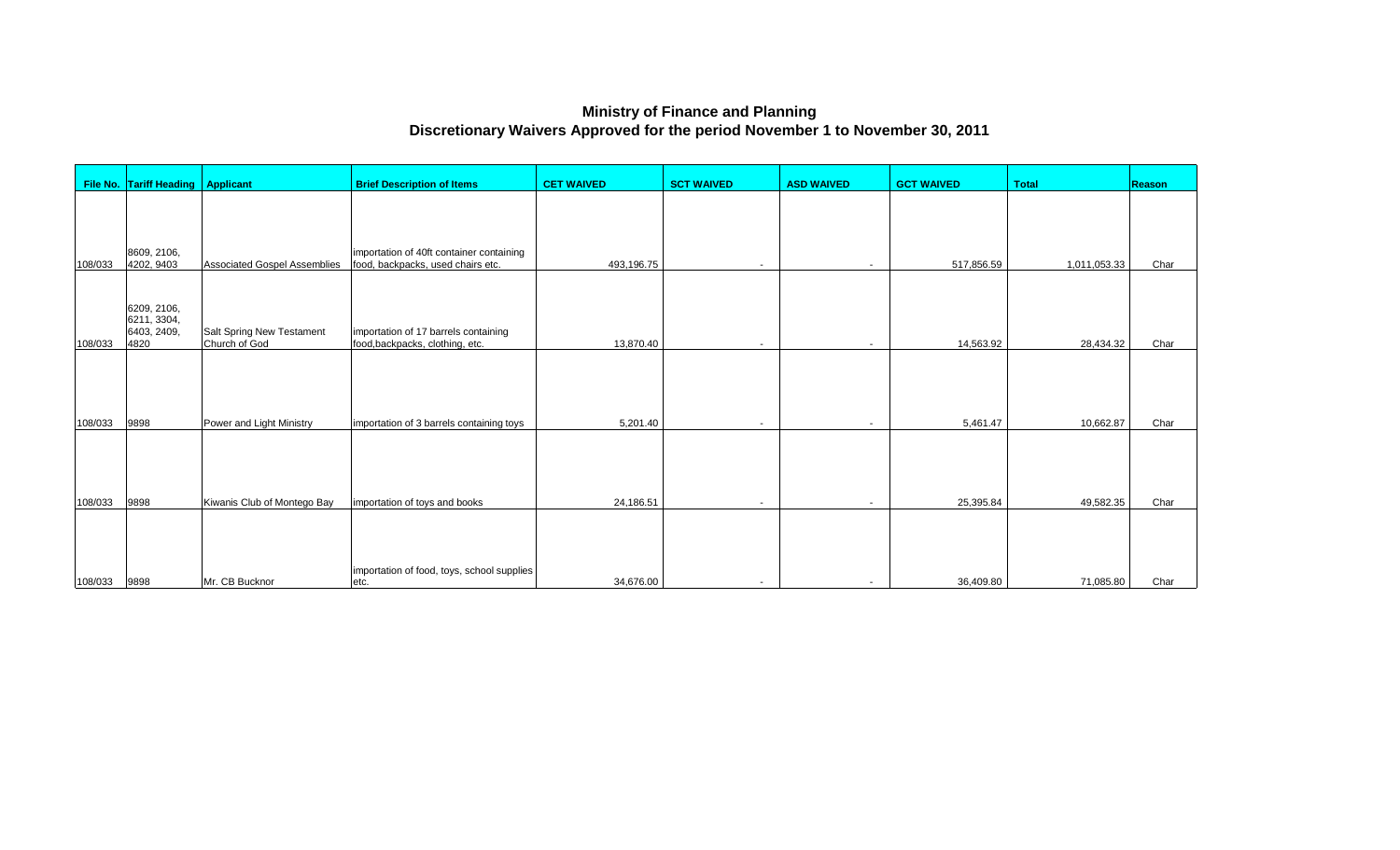|         | File No. Tariff Heading   Applicant |                                                       | <b>Brief Description of Items</b>                                         | <b>CET WAIVED</b> | <b>SCT WAIVED</b> | <b>ASD WAIVED</b> | <b>GCT WAIVED</b> | <b>Total</b>  | <b>Reason</b> |
|---------|-------------------------------------|-------------------------------------------------------|---------------------------------------------------------------------------|-------------------|-------------------|-------------------|-------------------|---------------|---------------|
|         |                                     |                                                       |                                                                           |                   |                   |                   |                   |               |               |
|         |                                     |                                                       |                                                                           |                   |                   |                   |                   |               |               |
| 108/033 |                                     | The Jamaica Legion                                    | importation of lapel poppies                                              | 8,161.00          |                   |                   | 8,569.05          | 16,730.04     | Char          |
|         |                                     |                                                       |                                                                           |                   |                   |                   |                   |               |               |
|         |                                     |                                                       |                                                                           |                   |                   |                   |                   |               |               |
|         |                                     |                                                       | importation of sic barrels containing                                     |                   |                   |                   |                   |               |               |
| 108/033 | 9898                                | <b>SMILE</b>                                          | foodstuff, shoes, etc                                                     | 12,136.60         | $\blacksquare$    |                   | 12,743.43         | 24,880.03     | Char          |
|         |                                     |                                                       |                                                                           |                   |                   |                   |                   |               |               |
|         | 9202, 9206,                         | National Youth Orchestra of                           |                                                                           |                   |                   |                   |                   |               |               |
| 108/033 | 9209,                               | Jamaica                                               | imporation of musical items                                               | 18,893.22         |                   |                   | 19,837.88         | 38,731.10     | Char          |
|         |                                     |                                                       |                                                                           |                   |                   |                   |                   |               |               |
|         |                                     |                                                       |                                                                           |                   |                   |                   |                   |               |               |
| 108/033 | 9898                                | Suzette McKenzie-Taylor                               | importation of one barrel containing<br>shoes, clothing, etc              | 22,902.66         | $\sim$            |                   | 24,047.80         | 46,950.46     | Char          |
|         |                                     |                                                       |                                                                           |                   |                   |                   |                   |               |               |
|         |                                     |                                                       |                                                                           |                   |                   |                   |                   |               |               |
| 108/033 |                                     | St. Elizabeth Homecoming<br><b>Foundation Limited</b> | procurement of meals                                                      | $\overline{a}$    | $\blacksquare$    |                   | 184,604.95        | 184,604.95    | Char          |
|         | 9018, 9021,                         |                                                       |                                                                           |                   |                   |                   |                   |               |               |
|         | 8544, 9026,<br>2836,                |                                                       |                                                                           |                   |                   |                   |                   |               |               |
|         | 2805, 2844,<br>3822, 2922,          |                                                       |                                                                           |                   |                   |                   |                   |               |               |
| 108/033 | 8112                                |                                                       | Heart Institute of the Caribbean   procurement of cardiovscular equipment | 6,062,000.00      |                   |                   | 6,365,100.00      | 12,427,100.00 | Char          |
|         |                                     |                                                       |                                                                           |                   |                   |                   |                   |               |               |
|         |                                     |                                                       | 15 barrels with food and toiletries, 7                                    |                   |                   |                   |                   |               |               |
| 108/033 | 9898                                | Faith Hope Love Outreach<br>Int'/Daphne Cater-Francis | packages of bed head, dresser, toys and<br>clothing                       | 35,694.98         |                   |                   | 37,479.72         | 73,174.70     | Char          |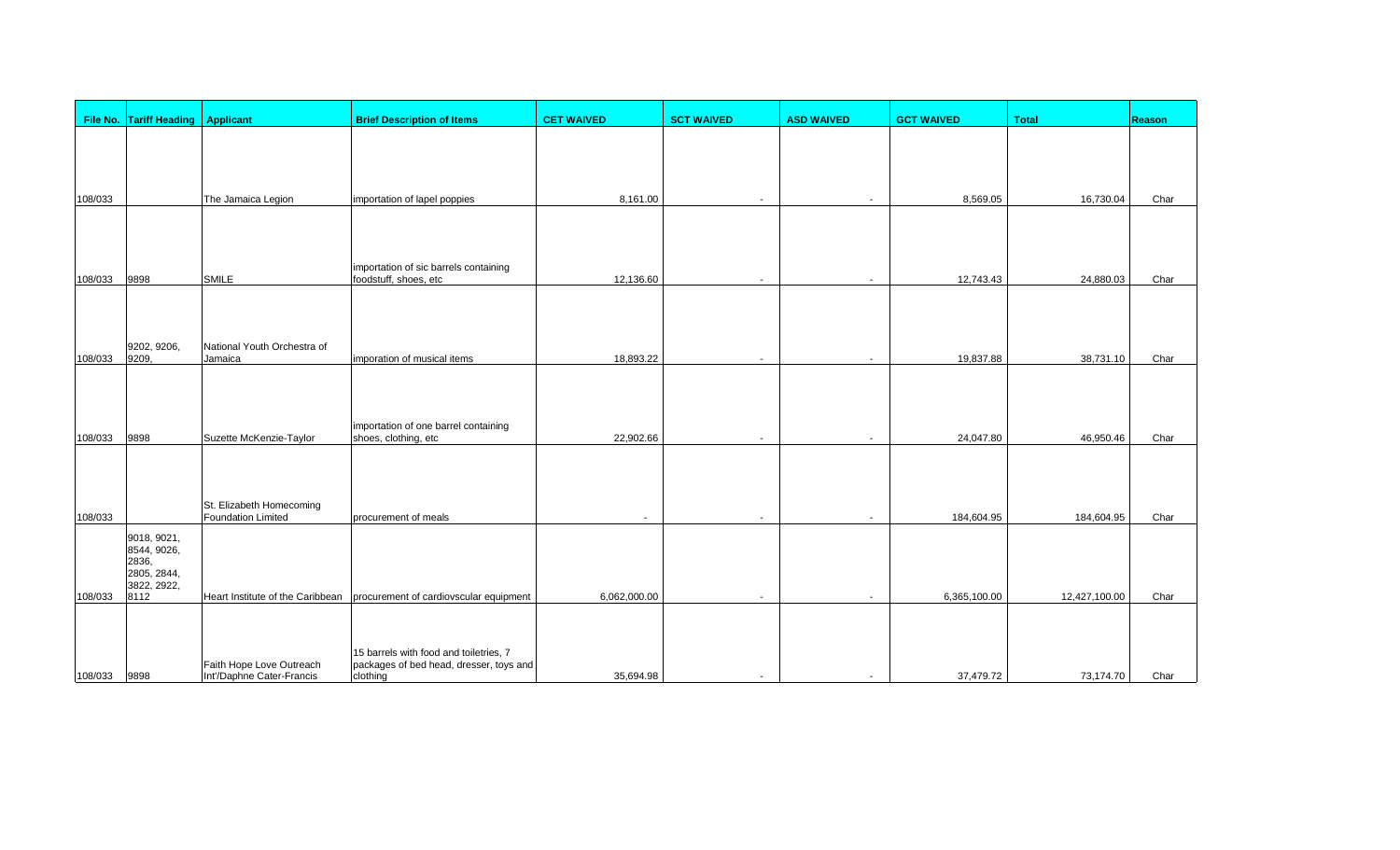|               | File No. Tariff Heading   Applicant |                                                              | <b>Brief Description of Items</b>                                                              | <b>CET WAIVED</b>        | <b>SCT WAIVED</b>        | <b>ASD WAIVED</b>        | <b>GCT WAIVED</b> | <b>Total</b> | Reason |
|---------------|-------------------------------------|--------------------------------------------------------------|------------------------------------------------------------------------------------------------|--------------------------|--------------------------|--------------------------|-------------------|--------------|--------|
|               |                                     |                                                              |                                                                                                |                          |                          |                          |                   |              |        |
| 108/033       | 8609,2106,4202<br>,9403             | Associated Gospel Assemblies                                 | 1 40ft container with food, backpacks,<br>used chairs and classroom dividers                   | 493,196.75               | $\blacksquare$           |                          | 517,856.59        | 1,011,053.33 | Char   |
|               |                                     |                                                              |                                                                                                |                          |                          |                          |                   |              |        |
| 108/033       |                                     | The Promise Foundation                                       | refrigerator, stove, fan and iron                                                              |                          | $\blacksquare$           |                          | 9,771.83          | 9,771.83     | Char   |
| 108/033       |                                     | Adventist Development and<br>Relief Agency Ja WI             |                                                                                                | $\overline{\phantom{a}}$ | $\overline{a}$           |                          | 164,913.82        |              | Char   |
|               |                                     |                                                              | (50) 650 gallons                                                                               |                          |                          |                          |                   | 164,913.82   |        |
| 108/033       | 1601                                | World Deliverance International                              | (3) 40ft container with cooked canned<br>chicken                                               | 1,387,040.00             | $\overline{\phantom{a}}$ |                          | 1,456,392.00      | 2,843,432.00 | Char   |
| 108/033       | 3822,9027                           | Diabetes Association of Jamaica Testing and check cartridges |                                                                                                | 161,243.40               | $\overline{a}$           | $\overline{\phantom{a}}$ | 169,305.57        | 330,548.97   | Char   |
| 108/033       | 9018,3822,3005<br>,4818,4015,       | Diabetes Association of Jamaica Dialysis supplies            |                                                                                                | 894,789.88               | $\overline{\phantom{a}}$ |                          | 939,529.37        | 1,834,319.25 | Char   |
|               |                                     |                                                              |                                                                                                |                          |                          |                          |                   |              |        |
| 108/033a 8703 |                                     | day saints                                                   | Church of Jesus Christ of Latter 2011 Mitsubishi Sportero, Mitsubishi<br>Lancer and one Pajero | $\overline{\phantom{a}}$ | 1,018,524.44             | $\overline{\phantom{a}}$ |                   | 1,018,524.44 | Char   |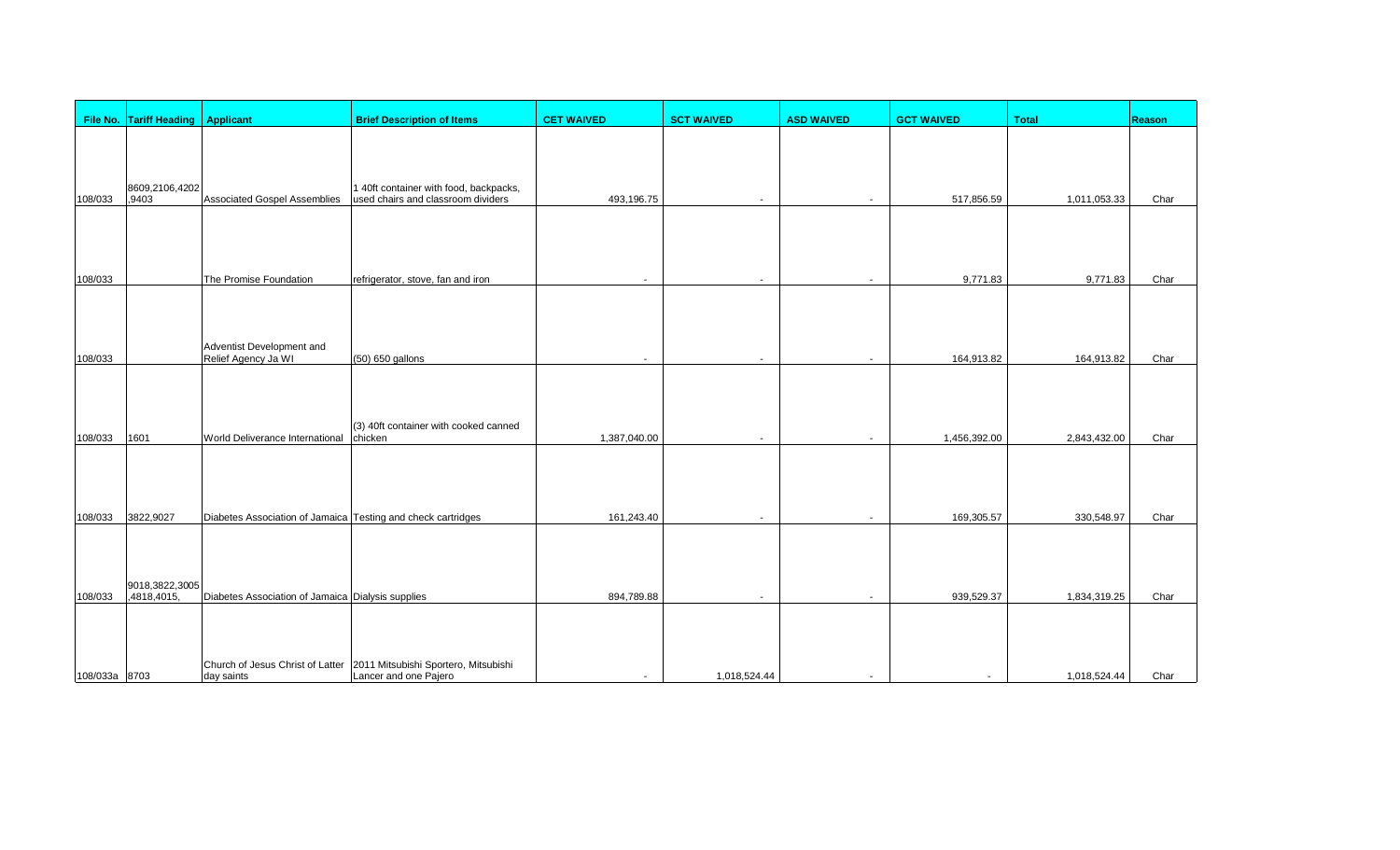|         | File No. Tariff Heading   Applicant |                           | <b>Brief Description of Items</b>                                             | <b>CET WAIVED</b> | <b>SCT WAIVED</b>        | <b>ASD WAIVED</b>        | <b>GCT WAIVED</b> | <b>Total</b>  | <b>Reason</b> |
|---------|-------------------------------------|---------------------------|-------------------------------------------------------------------------------|-------------------|--------------------------|--------------------------|-------------------|---------------|---------------|
|         |                                     |                           |                                                                               |                   |                          |                          |                   |               |               |
|         |                                     |                           |                                                                               |                   |                          |                          |                   |               |               |
|         |                                     |                           |                                                                               |                   |                          |                          |                   |               |               |
|         |                                     | Food for the Poor         | importation of farm tractor and auto parts                                    | 132,956.16        | $\overline{\phantom{a}}$ |                          | 139,603.97        | 272,560.13    | Char          |
|         |                                     |                           |                                                                               |                   |                          |                          |                   |               |               |
|         |                                     |                           |                                                                               |                   |                          |                          |                   |               |               |
| 108/144 |                                     | Megaports Initiative      | importation of equipment and materials                                        | 3,822,297.26      | $\overline{\phantom{a}}$ |                          | 4,013,412.13      | 7,835,709.39  | Govt/Con      |
|         |                                     |                           |                                                                               |                   |                          |                          |                   |               |               |
|         |                                     |                           |                                                                               |                   |                          |                          |                   |               |               |
|         |                                     |                           |                                                                               |                   |                          |                          |                   |               |               |
| 108/144 |                                     | hope Worldwide            | procurement of meals                                                          | $\overline{a}$    | $\overline{\phantom{a}}$ |                          | 5,496.36          | 5,496.36      | Govt/Con      |
|         |                                     |                           |                                                                               |                   |                          |                          |                   |               |               |
|         |                                     |                           |                                                                               |                   |                          |                          |                   |               |               |
| 108/144 | 8408                                | <b>Airports Authority</b> | importation of spare parts, equipment<br>and accessories                      | 1,693,212.21      | $\overline{a}$           |                          | 1,777,872.82      | 3,471,085.02  | Govt/Con      |
|         |                                     |                           |                                                                               |                   |                          |                          |                   |               |               |
|         |                                     |                           |                                                                               |                   |                          |                          |                   |               |               |
|         |                                     |                           |                                                                               |                   |                          |                          |                   |               |               |
| 108/144 |                                     | The World Bank            | duties related to project                                                     | 149,628.08        | $\overline{a}$           | $\overline{\phantom{a}}$ | 157,109.48        | 306,737.56    | Govt/Con      |
|         |                                     |                           | importation of one 2012 Suzuki Vitara;                                        |                   |                          |                          |                   |               |               |
|         |                                     |                           | importation of four Toyota Hilux 4x4<br>D/Cab; importation of Toyota Hiace 15 |                   |                          |                          |                   |               |               |
|         | 8703, 8704,                         | China Harbour Engineering | Seater; importation of Isuzu NMR 3-Ton                                        |                   |                          |                          |                   |               |               |
| 108/033 | 8702                                | Company                   | Truck                                                                         | 3,779,562.08      | 4,463,194.23             |                          | 4,226,289.81      | 12,469,046.12 | Govt/Con      |
|         |                                     |                           |                                                                               |                   |                          |                          |                   |               |               |
|         |                                     |                           | 480 pails of lubricant, 288 pails of<br>hydraulic oil;                        |                   |                          |                          |                   |               |               |
|         | 2710, 8443                          | The Port Authority        | UPS System; water meter and<br>equipment spare parts                          | 20,787,133.29     | $\sim$                   |                          | 21,826,489.96     | 42,613,623.25 | Govt/Con      |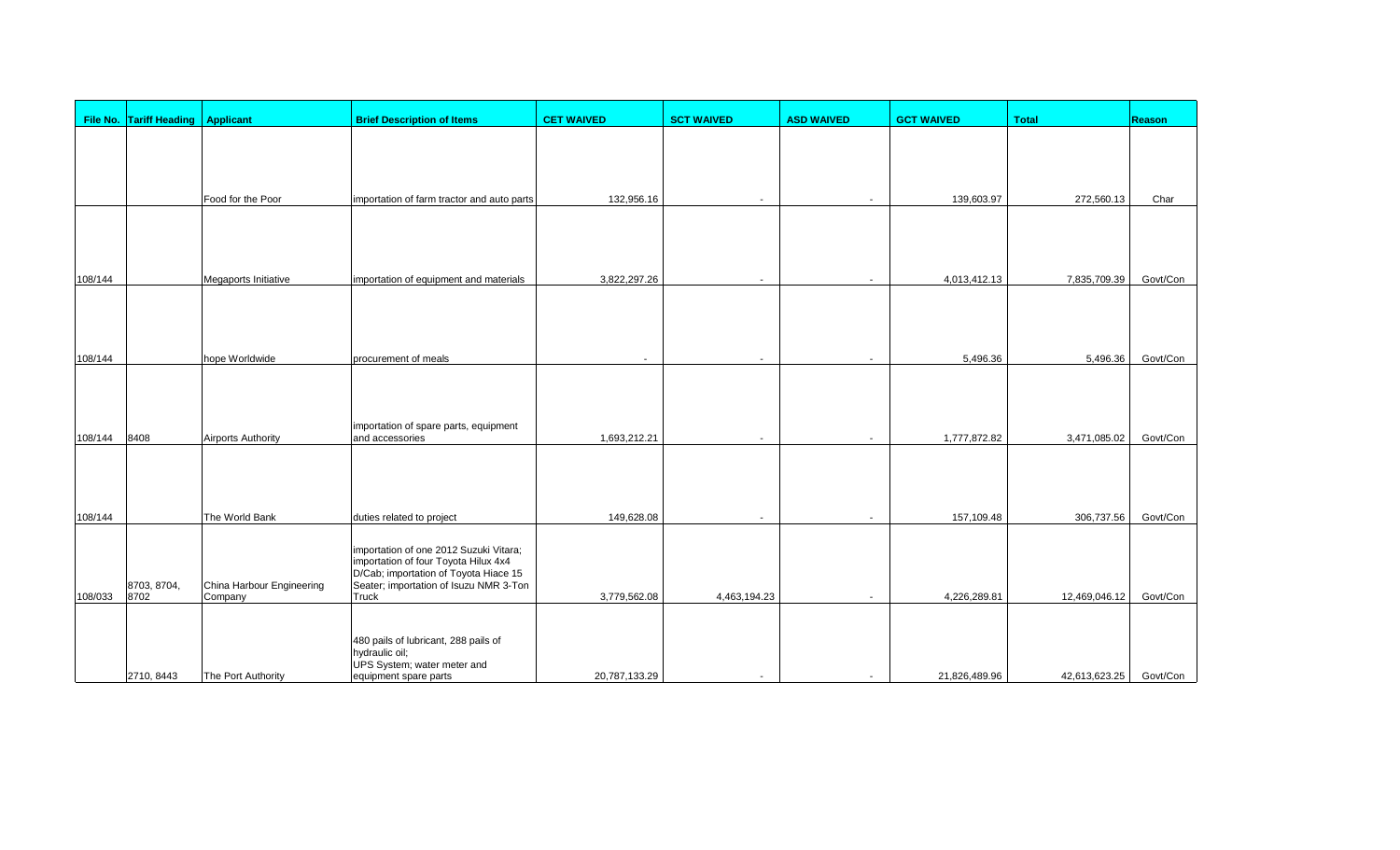|                   | File No. Tariff Heading   Applicant              |                                                  | <b>Brief Description of Items</b>                                                                                      | <b>CET WAIVED</b>         | <b>SCT WAIVED</b>        | <b>ASD WAIVED</b>        | <b>GCT WAIVED</b>         | <b>Total</b>                | Reason                 |
|-------------------|--------------------------------------------------|--------------------------------------------------|------------------------------------------------------------------------------------------------------------------------|---------------------------|--------------------------|--------------------------|---------------------------|-----------------------------|------------------------|
|                   | 4011                                             | Highway 2000 Project                             | tyres                                                                                                                  | 1,521,582.88              | $\overline{\phantom{a}}$ |                          | 1,597,662.02              | 3,119,244.90                | Govt/Con               |
| 108/033           | 9898                                             | Office of the Prime Minister                     | 18 barrelswith first aid, toiletries, clothing<br>and linens                                                           | 60,683.00                 | $\overline{\phantom{a}}$ | $\overline{\phantom{a}}$ | 63,717.15                 | 124,400.15                  | Govt/Inst              |
|                   |                                                  |                                                  |                                                                                                                        |                           |                          |                          |                           |                             |                        |
| 108/05<br>108/144 | 8703<br>8523                                     | Ministry of National Security<br>Michelle Walker | Vehicles for the Jamaica Defence Force<br>importation of USB Software/Ministry of<br>Foreign Affairs and Foreign Trade | 50,512,161.43<br>8,284.80 | 60,614,593.72<br>$\sim$  |                          | 63,645,323.41<br>8,699.04 | 174,772,078.56<br>16,983.84 | Govt/Inst<br>Govt/Inst |
| 10/144            | 6109, 6494,<br>4202, 6115,<br>6105,<br>6112,9506 | Jamaica Football Federation                      | refereeing and coaching course<br>materials                                                                            | 49,375.66                 | $\overline{\phantom{a}}$ | $\overline{\phantom{a}}$ | 51,844.44                 | 101,220.09                  | Other                  |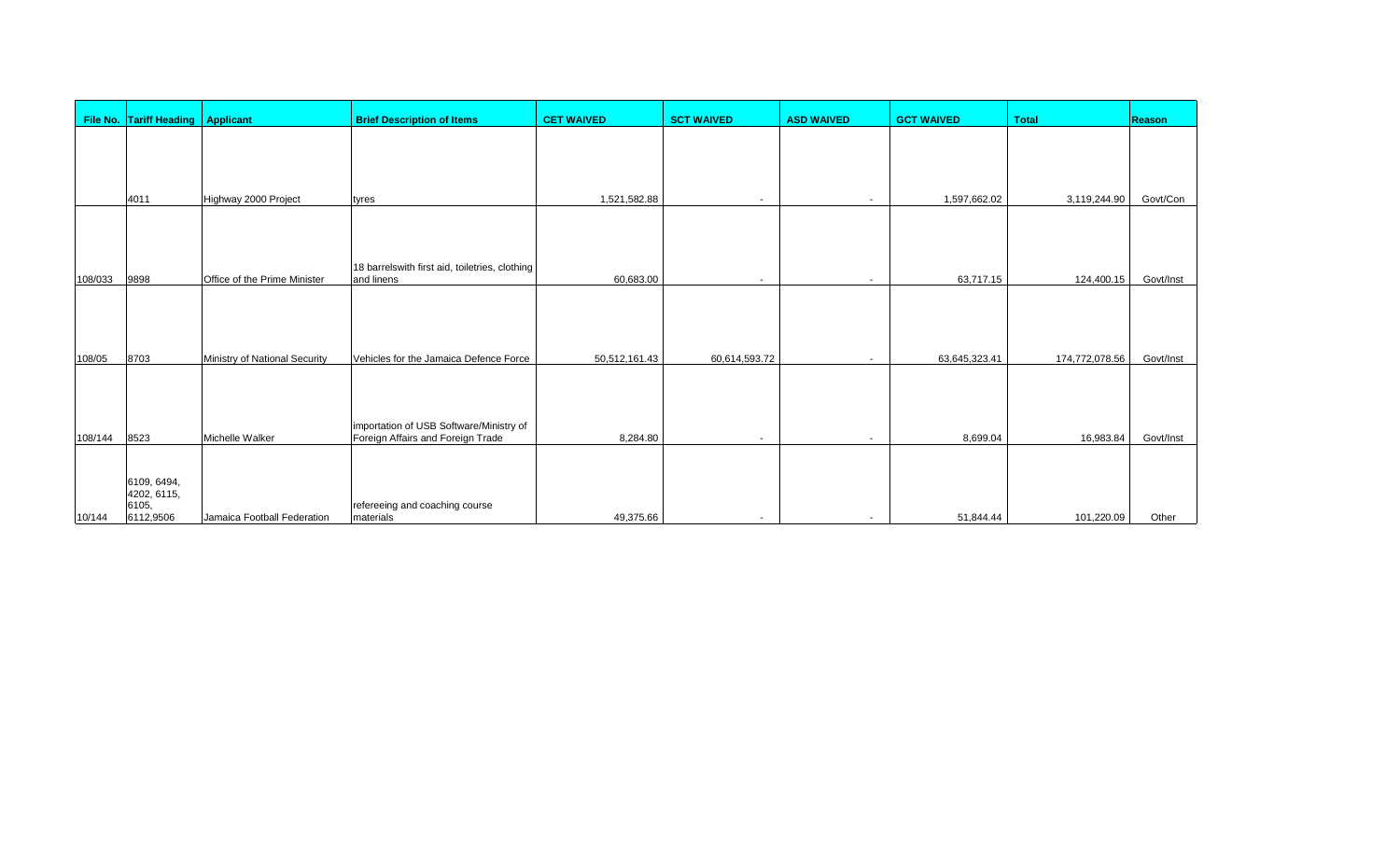|         | File No. Tariff Heading   Applicant             |                                                        | <b>Brief Description of Items</b>                                                                    | <b>CET WAIVED</b>        | <b>SCT WAIVED</b>        | <b>ASD WAIVED</b>        | <b>GCT WAIVED</b> | <b>Total</b>  | <b>Reason</b> |
|---------|-------------------------------------------------|--------------------------------------------------------|------------------------------------------------------------------------------------------------------|--------------------------|--------------------------|--------------------------|-------------------|---------------|---------------|
|         |                                                 |                                                        |                                                                                                      |                          |                          |                          |                   |               |               |
| 108/033 | 4911                                            | Jamaica Hotel & Tourist<br>Association                 | 52,000 copies copies of "Our Jamaica<br>Magazine <sup>"</sup>                                        | 485,464.00               | $\overline{\phantom{a}}$ |                          | 509,737.20        | 995,201.20    | Other         |
|         |                                                 |                                                        |                                                                                                      |                          |                          |                          |                   |               |               |
| 108/033 | 4911                                            | <b>Book Empire Limited</b>                             | raw materials                                                                                        | 6,832,721.32             | $\overline{\phantom{a}}$ |                          | 7,174,357.39      | 14,007,078.71 | Other         |
| 108/05  | 8703                                            | Jamaica Motoring Club                                  | motor vehicles, trailers, spare parts,<br>accessories and consumables                                | 13,530,783.26            | $\overline{\phantom{a}}$ |                          | 14,207,322.42     | 27,738,105.67 | Other         |
|         |                                                 |                                                        |                                                                                                      |                          |                          |                          |                   |               |               |
| 108/144 | .6105,6110                                      | 6109,6202,6205 Jamaica Amateur Athletic<br>Association | importation of t-shirt, polo shirt, and<br>gears; sporting gears; importation of<br>timing equipment | 2,557,313.34             | $\overline{\phantom{a}}$ | $\overline{\phantom{a}}$ | 2,685,179.01      | 5,242,492.35  | Other         |
| 108/144 | 8428                                            | Wigton Windfarm Limited                                | Custom wind platform system                                                                          | 7,270,790.34             | $\sim$                   | $\overline{\phantom{a}}$ | 7,634,329.86      | 14,905,120.21 | Other         |
| 108/144 | 4203,<br>4204,6404,6106<br>,6105,6109,620<br>13 | Jamaica Olympic Association                            | wrestling mat; gears                                                                                 | 2,230,736.84             | $\overline{\phantom{0}}$ |                          | 2,342,273.69      | 4,573,010.53  | Other         |
|         |                                                 |                                                        |                                                                                                      |                          |                          |                          |                   |               |               |
| 108/271 | 8703                                            | Euli Westcarr                                          | importation of 2008 Toyota Cruiser<br>FJ Wagon                                                       | $\overline{\phantom{a}}$ | $\overline{\phantom{0}}$ | $\overline{\phantom{a}}$ | 5,145,030.74      | 5,145,030.74  | Other         |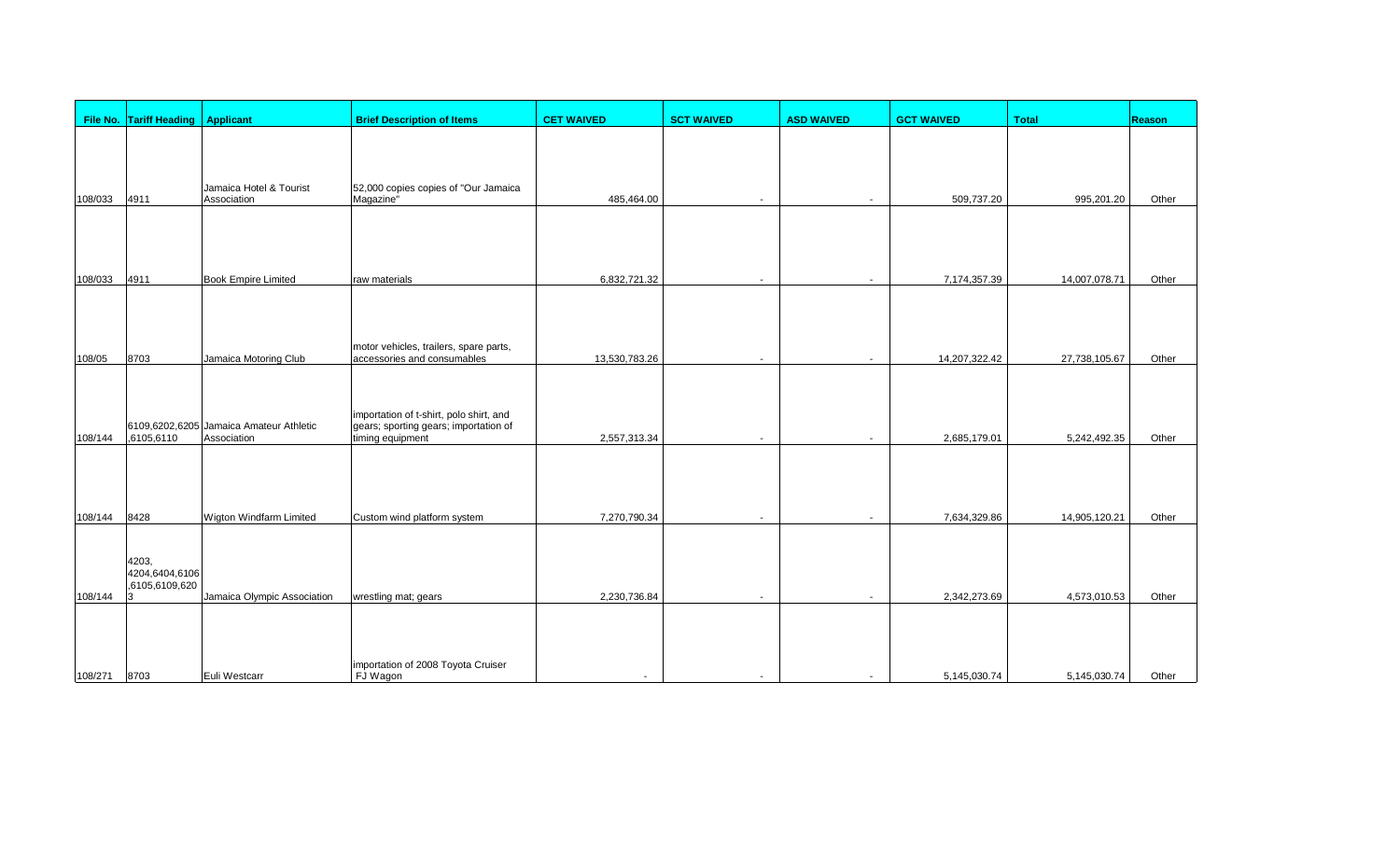|         | File No. Tariff Heading Applicant |                                                                | <b>Brief Description of Items</b>                           | <b>CET WAIVED</b>        | <b>SCT WAIVED</b>        | <b>ASD WAIVED</b>        | <b>GCT WAIVED</b>        | <b>Total</b>             | Reason                 |
|---------|-----------------------------------|----------------------------------------------------------------|-------------------------------------------------------------|--------------------------|--------------------------|--------------------------|--------------------------|--------------------------|------------------------|
|         |                                   |                                                                |                                                             |                          |                          |                          |                          |                          |                        |
|         |                                   |                                                                |                                                             |                          |                          |                          |                          |                          |                        |
|         |                                   |                                                                |                                                             |                          |                          |                          |                          |                          |                        |
| 174/044 | 8704                              | Phase 3 Productions Limited                                    | 2007 Isuzu NPR Box Truck                                    | 1,001,038.50             | 1,284,059.39             |                          | 665,319.00               | 2,950,416.89             | Other                  |
|         |                                   |                                                                |                                                             |                          |                          |                          |                          |                          |                        |
|         |                                   |                                                                |                                                             |                          |                          |                          |                          |                          |                        |
|         | 1004                              | Caribbean Foods Limited                                        | importation of five contatiners of unmilled<br>oats         |                          | $\overline{\phantom{a}}$ |                          | 963,924.33               |                          | 963,924.33 Other- Manu |
|         |                                   |                                                                |                                                             |                          |                          |                          |                          |                          |                        |
|         |                                   |                                                                |                                                             |                          |                          |                          |                          |                          |                        |
|         | 0806                              | Commercial Associates Limited   importation of raisins/currant |                                                             | $\overline{\phantom{a}}$ | $\overline{a}$           |                          | 2,192,663.03             | 2,192,663.03 Other- Manu |                        |
|         |                                   |                                                                |                                                             |                          |                          |                          |                          |                          |                        |
|         |                                   |                                                                |                                                             |                          |                          |                          |                          |                          |                        |
|         |                                   |                                                                |                                                             |                          |                          |                          |                          |                          |                        |
| 108/191 | 8202, 8432                        | Kirk Rodney                                                    | importation of agricultural equipment                       | 64,084.69                | $\overline{\phantom{a}}$ | $\overline{\phantom{a}}$ | 67,288.93                | 131,373.62               | Other-Agri             |
|         |                                   |                                                                |                                                             |                          |                          |                          |                          |                          |                        |
|         |                                   |                                                                |                                                             |                          |                          |                          |                          |                          |                        |
|         | 0713                              | Tout Pret Distributors Limited                                 | importation of one container containing<br>red kidney beans | $\sim$                   | $\overline{a}$           | 561,486.26               | $\overline{a}$           | 561,486.26               | Other-Agri             |
|         |                                   |                                                                |                                                             |                          |                          |                          |                          |                          |                        |
|         |                                   |                                                                |                                                             |                          |                          |                          |                          |                          |                        |
|         |                                   |                                                                |                                                             |                          |                          |                          |                          |                          |                        |
|         | 0713                              | CJ's Discount Store                                            | 2 containers of red kidney beans                            |                          |                          | 950,721.91               | $\overline{\phantom{0}}$ | 950,721.91               | Other-Agri             |
|         |                                   |                                                                |                                                             |                          |                          |                          |                          |                          |                        |
|         |                                   |                                                                |                                                             |                          |                          |                          |                          |                          |                        |
|         | 0713                              | <b>Fresh and Direct Limited</b>                                | 1 container of red peas                                     |                          | $\overline{a}$           | 416,970.89               | $\overline{\phantom{a}}$ |                          | 416,970.89 Other-Agri  |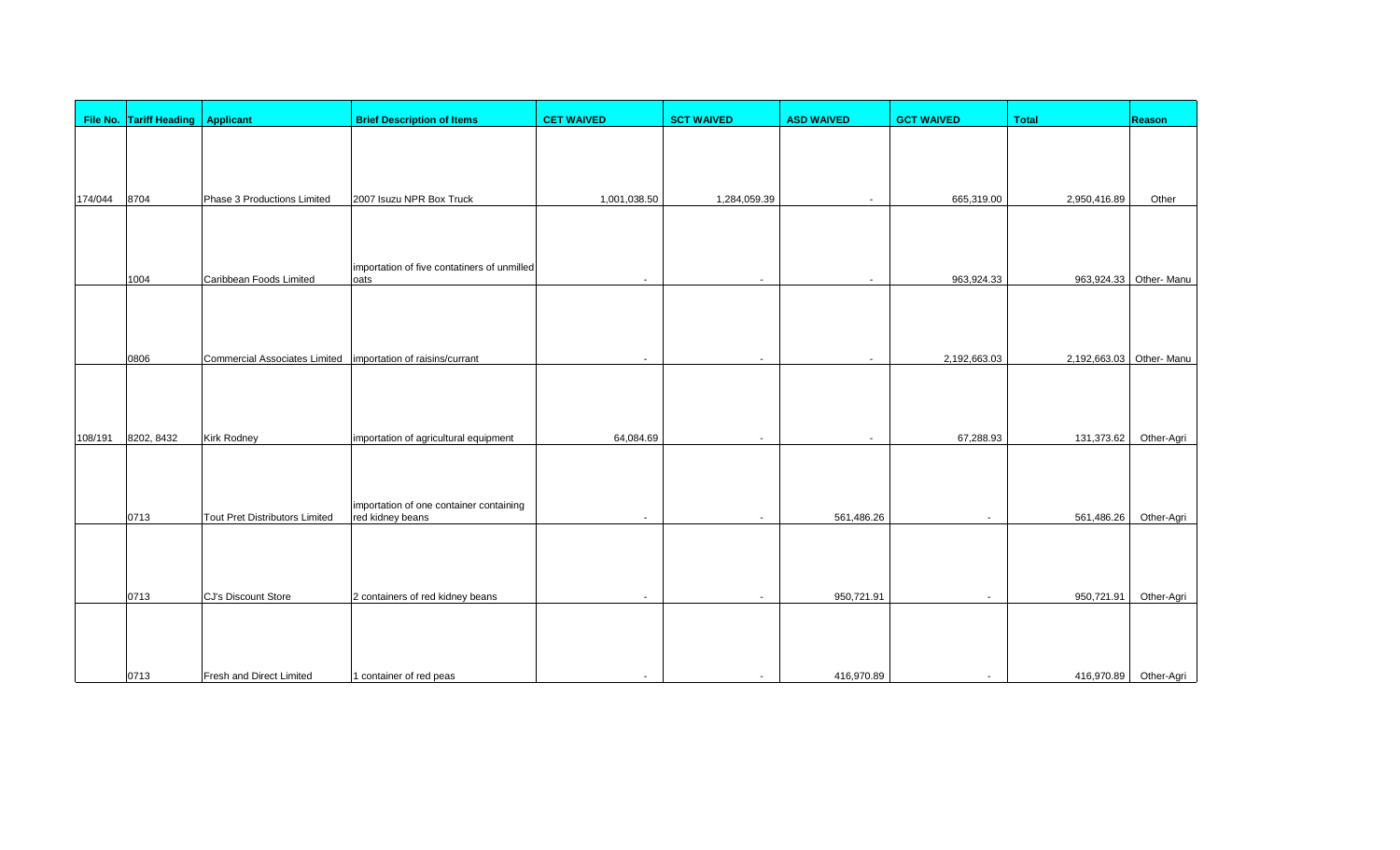| File No. Tariff Heading Applicant |                                                              | <b>Brief Description of Items</b>                            | <b>CET WAIVED</b>        | <b>SCT WAIVED</b> | <b>ASD WAIVED</b> | <b>GCT WAIVED</b>        | <b>Total</b> | <b>Reason</b>         |
|-----------------------------------|--------------------------------------------------------------|--------------------------------------------------------------|--------------------------|-------------------|-------------------|--------------------------|--------------|-----------------------|
|                                   |                                                              |                                                              |                          |                   |                   |                          |              |                       |
|                                   |                                                              |                                                              |                          |                   |                   |                          |              |                       |
|                                   |                                                              |                                                              |                          |                   |                   |                          |              |                       |
| 0713                              | <b>Trading Specialist and Sanitation</b><br>Services Limited | 1 container of red peas                                      | $\sim$                   | $\sim$            | 468,133.77        | $\overline{\phantom{a}}$ | 468,133.77   | Other-Agri            |
|                                   |                                                              |                                                              |                          |                   |                   |                          |              |                       |
|                                   |                                                              |                                                              |                          |                   |                   |                          |              |                       |
|                                   |                                                              |                                                              |                          |                   |                   |                          |              |                       |
| 0713                              | Chas E. Ramson                                               | 2 containers of red kidney beans                             | $\overline{\phantom{a}}$ | $\sim$            | 789,014.08        | $\overline{\phantom{a}}$ | 789,014.08   | Other-Agri            |
|                                   |                                                              |                                                              |                          |                   |                   |                          |              |                       |
|                                   |                                                              |                                                              |                          |                   |                   |                          |              |                       |
|                                   |                                                              |                                                              |                          |                   |                   |                          |              |                       |
| 0713                              |                                                              | Palm Rose Commodity Limited 2 containers of red kidney beans | $\overline{\phantom{a}}$ | $\sim$            | 849,931.27        | $\overline{\phantom{a}}$ | 849,931.27   | Other-Agri            |
|                                   |                                                              |                                                              |                          |                   |                   |                          |              |                       |
|                                   |                                                              |                                                              |                          |                   |                   |                          |              |                       |
|                                   |                                                              |                                                              |                          |                   |                   |                          |              |                       |
| 0713                              | Fresh and Direct Limited                                     | 1 container of red peas                                      | $\sim$                   | $\sim$            | 417,018.99        | $\overline{\phantom{a}}$ | 417,018.99   | Other-Agri            |
|                                   |                                                              |                                                              |                          |                   |                   |                          |              |                       |
|                                   |                                                              |                                                              |                          |                   |                   |                          |              |                       |
|                                   |                                                              |                                                              |                          |                   |                   |                          |              |                       |
| 0713                              | Your Choice Products Limited                                 | 1 container of red peas                                      | $\sim$                   | $\sim$            | 489,729.97        | $\overline{\phantom{a}}$ | 489,729.97   | Other-Agri            |
|                                   |                                                              |                                                              |                          |                   |                   |                          |              |                       |
|                                   |                                                              |                                                              |                          |                   |                   |                          |              |                       |
|                                   |                                                              |                                                              |                          |                   |                   |                          |              |                       |
| 0713                              | Pearline Williams                                            | 1 container of red peas                                      | $\overline{\phantom{a}}$ | $\sim$            | 152,133.56        | $\sim$                   |              | 152,133.56 Other-Agri |